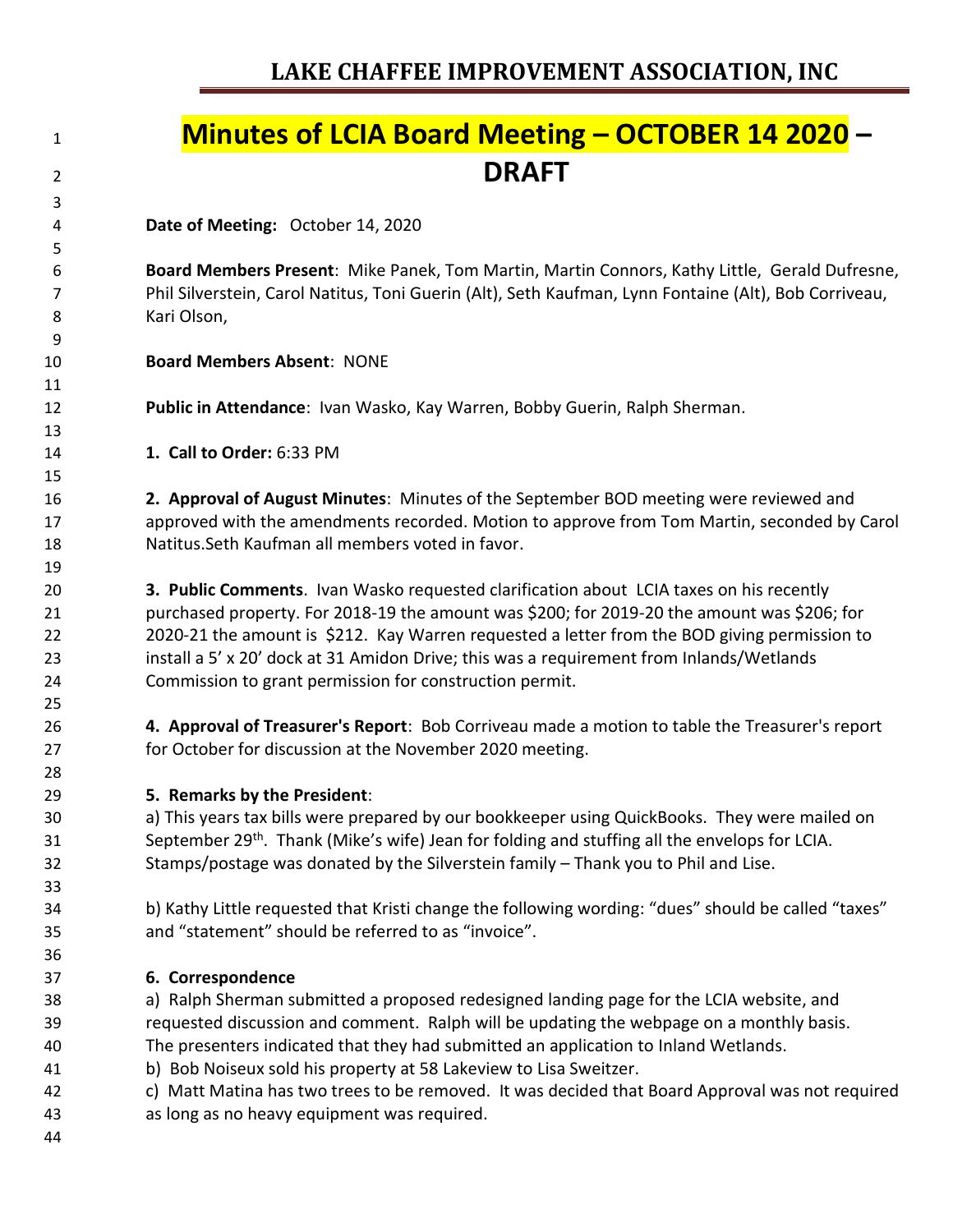## **LAKE CHAFFEE IMPROVEMENT ASSOCIATION, INC**

| 45 |                                                                                                   |
|----|---------------------------------------------------------------------------------------------------|
| 46 | 7. Chairperson's Reports:                                                                         |
| 47 |                                                                                                   |
| 48 | a. Boat Launch & Lakeview Drive Boat Dock                                                         |
| 49 | New dock should receive a coat of sealer in the spring.                                           |
| 50 |                                                                                                   |
| 51 | It was decided that an unclaimed float should be cut up and taken to the transfer station; Gerry  |
| 52 | agreed to do that.                                                                                |
| 53 |                                                                                                   |
| 54 | b. Constable                                                                                      |
| 55 | Things have been fairly quiet. State Police report that break-ins of vehicles have continued, and |
| 56 | residents should keep their cars, sheds, and garages locked.                                      |
| 57 |                                                                                                   |
| 58 | Kay Warren reported that her home security system detected a white car around midnight.           |
| 59 | Could not identify the year or make.                                                              |
| 60 |                                                                                                   |
| 61 | Kari reported seeing a golf cart around again. Tom talked to the father; Mike will send a letter. |
| 62 |                                                                                                   |
| 63 | c. Beaches - Main & Mothers                                                                       |
| 64 | Mike inspected both beaches.                                                                      |
| 65 |                                                                                                   |
| 66 | Mike and Bobby Guerin took in the buoys and put them in the storage barrels.                      |
| 67 |                                                                                                   |
| 68 | Mothers Beach was not in bad condition – no boats or chairs left on the beach.                    |
| 69 |                                                                                                   |
| 70 | The gate at Main Beach remains locked. A work party is needed to get the float at Main Beach      |
| 71 | pulled up on shore. Tom, Lynn & Mark, Marty and Gerry volunteered.                                |
| 72 |                                                                                                   |
| 73 | d. Dam                                                                                            |
| 74 | Nothing to report.                                                                                |
| 75 |                                                                                                   |
| 76 | e. Environment                                                                                    |
| 77 | Nothing new to report. The lake level is down very low; there are migrating geese. August         |
| 78 | testing was done during the first week of September - all parameters were good.                   |
| 79 |                                                                                                   |
| 80 | Toni Guerin reported that the CAES study of the lake still needs approval to use a gas motor.     |
| 81 |                                                                                                   |
| 82 | f. Roads                                                                                          |
| 83 | Greg Peck replaced the pipe on Ashford Drive. Mike observed that it might need fill to be         |
| 84 | replaced due to recent rain.                                                                      |
| 85 |                                                                                                   |
| 86 | Gerry checking up on tree cutting on Deerfield Drive.                                             |
| 87 |                                                                                                   |
| 88 | g. Fund Raising                                                                                   |
| 89 | Nothing to report.                                                                                |
| 90 |                                                                                                   |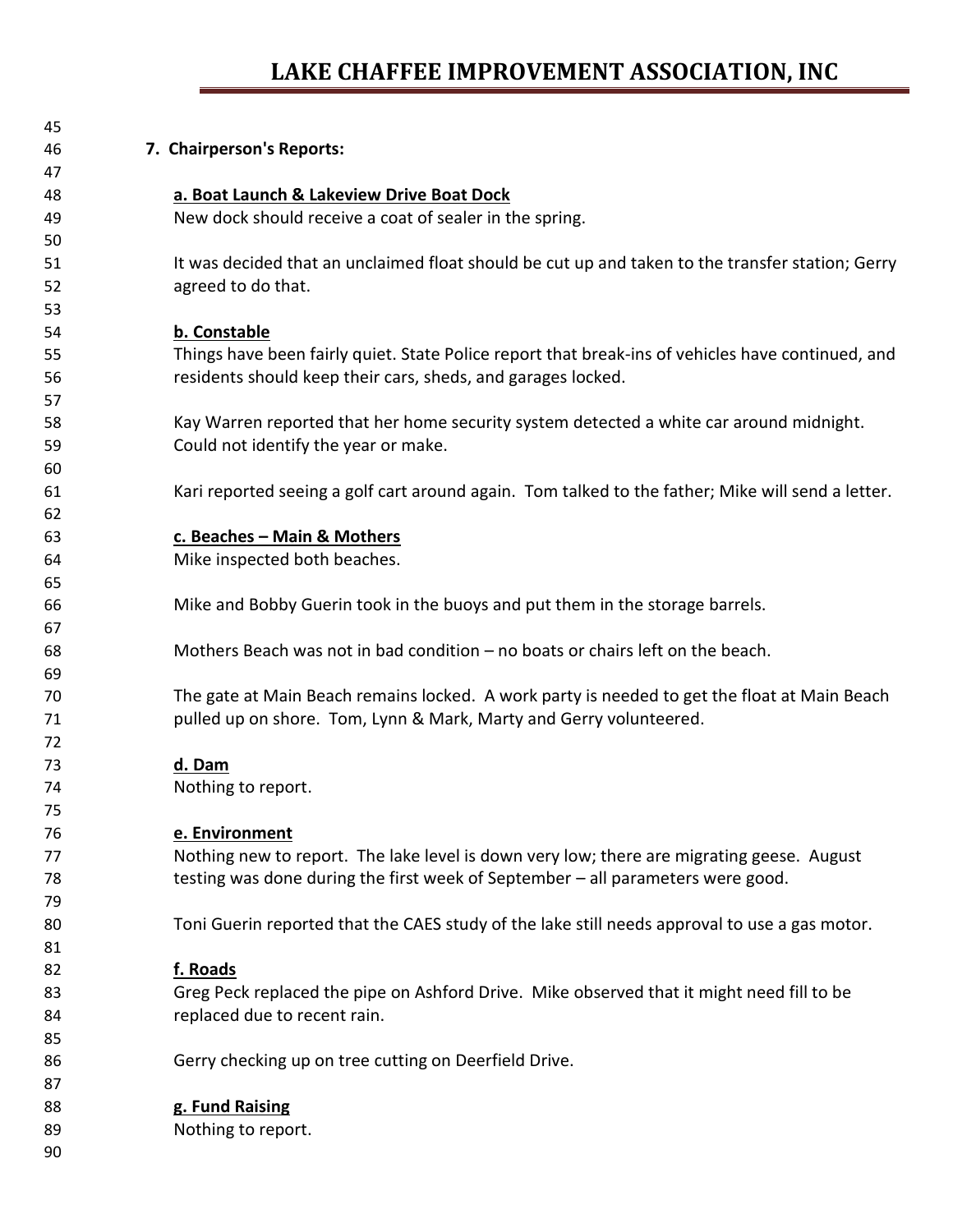## **LAKE CHAFFEE IMPROVEMENT ASSOCIATION, INC**

| 91  | h. Tax Collection                                                                                    |
|-----|------------------------------------------------------------------------------------------------------|
| 92  | Tom reported that \$2224 was received in back taxes; he expects a very strong month in               |
| 93  | November.                                                                                            |
| 94  |                                                                                                      |
| 95  | i. Hall                                                                                              |
|     |                                                                                                      |
| 96  | There has been one inquiry. State restrictions have been relaxed.                                    |
| 97  | Kathy will reopen for availability - with a caveat regarding responsibility.                         |
| 98  | Tom agreed to check the pump.                                                                        |
| 99  |                                                                                                      |
| 100 | j. Website                                                                                           |
| 101 | Nothing to report.                                                                                   |
| 102 |                                                                                                      |
| 103 | 8. New Business                                                                                      |
| 104 | Kay Warren explained the work she is planning regarding a dock and side walk work at 31<br>a)        |
| 105 | Amidon Drive. Bob Corriveau seconded by Gerry Dufresne to sign the letter as requested by            |
| 106 | Key. All members were in favor; no abstentions, none opposed.                                        |
| 107 | Residents at 9 Maple Drive have made application to Inland Wetlands Commission to<br>b)              |
| 108 | repair/replace his stone seawall. There is a question regarding what material will be used. The      |
| 109 | IW commission is concerned with the possibility that the new wall will collapse into the lake. A     |
| 110 | question was raised but not resolved about whether the LCIA should consider a restriction to         |
| 111 | the building of such walls.                                                                          |
| 112 | The proposal regarding 33 Amidon was modified to include pulling back to the current property<br>C)  |
| 113 | line. It still includes a viewing tower. There was no vote on the proposal, pending the outcome      |
| 114 | of Inland Wetlands decision. Mike sent a letter to Inland Wetlands Commission voicing the            |
| 115 | concerns of the LCIA. Kari emphasized the importance of not missing our opportunity to raise         |
| 116 | objections.                                                                                          |
| 117 | d) The fallen tree from Phil Silverstein's property has been removed from the Lake.                  |
| 118 | There was considerable discussion regarding whether the Lake should be lowered per the<br>e)         |
| 119 | approval voted by residents at the August General Meeting, or to allow the drought induced           |
| 120 | lake level to suffice. Finally it was decided to start the siphon and bring the lake level down to 3 |
| 121 | feet below the top of the spillway, adjusted for the 1.5 inch board that had historically been       |
| 122 | kept across the spillway. Marty will organize a work party to start the siphon. Target date is the   |
| 123 | end of October.                                                                                      |
| 124 |                                                                                                      |
| 125 | 9. Old Business:                                                                                     |
| 126 | a) Lynn Fontaine raised an issue with a cracked telephone pole, owned by Frontier.                   |
| 127 |                                                                                                      |
| 128 | 10. Adjournment:                                                                                     |
| 129 | Tom moved to adjourn at 8:37, seconded by Bob, approved unanimously.                                 |
| 130 |                                                                                                      |
| 131 |                                                                                                      |
|     |                                                                                                      |